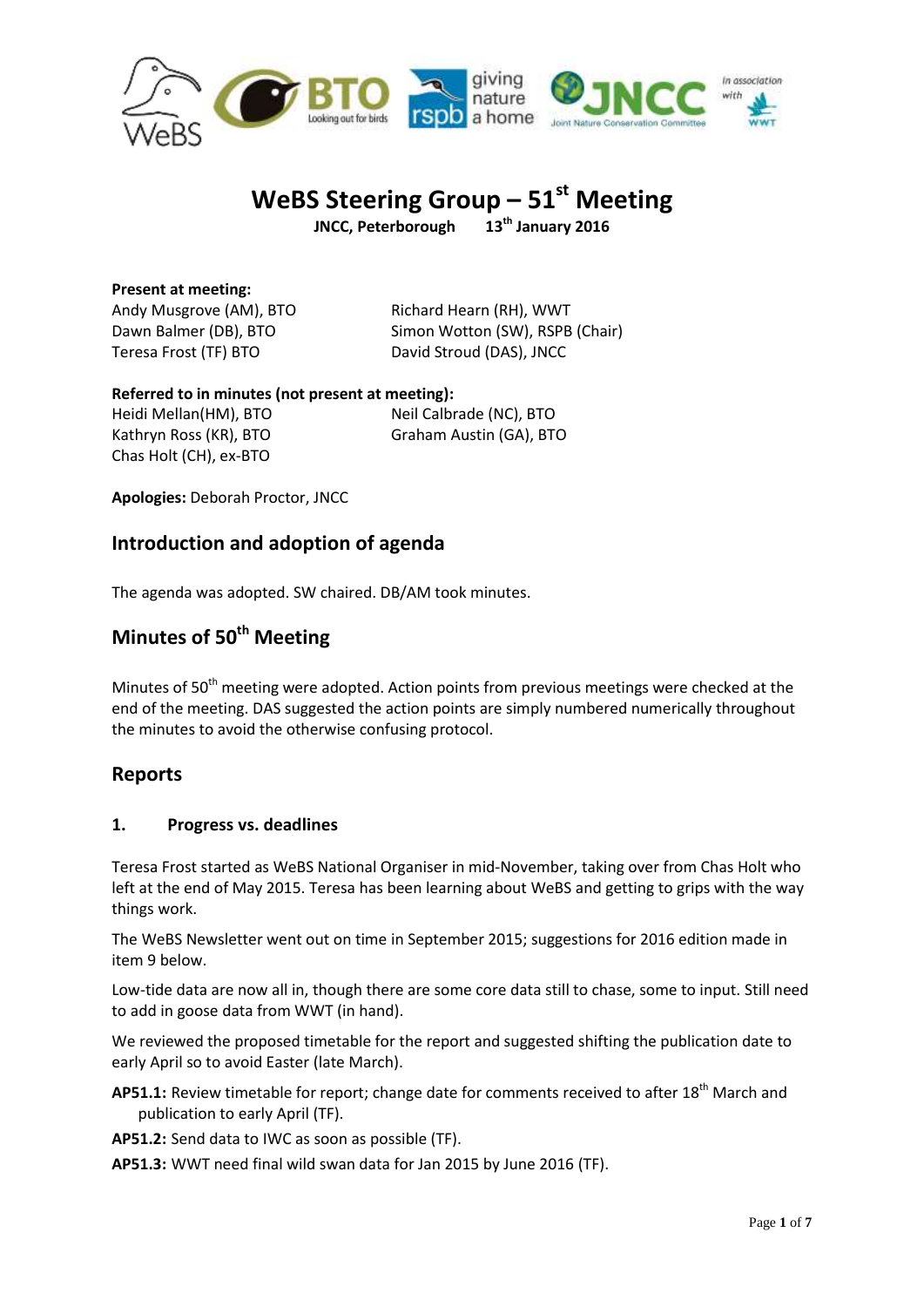## **2. WeBS Counter network**

DAS is considering taking on the role of LO for Northants.

The third SPA Network Review makes a number of explicit recommendations regarding improvement of coverage of those SPAs monitored by WeBS. Targeted publicity is needed, including an article for the next WeBS Newsletter identifying key months for species at particular sites and promoting the importance of completing WeBS counts in those months.

NC going to Exeter to run a training course for Natural England (NE). Should encourage other NE office and country agencies to do this. Perhaps time to do this for RSPB staff again.

There was a renewed request from the Local Organiser that the existing East and West Cotswold Water Park, together with the new developments in the middle, to be treated as one WeBS site. SG considered this and felt it was now appropriate, but noted that counters needed to be clear that treatment as one site within WeBS didn't have any automatic statutory implications. If there was to be any attempt to promote the "site" designation based on overall numbers, there would need to be clear evidence of the degree of movements within and between the component elements of the "site".

**AP51.4:** Contact David regarding LO role (HM).

- **AP51.5:** Article in WeBS Newsletter about importance SPA monitoring, especially during passage periods (NC/DAS).
- **AP51.6:** Combine Cotswold Water Park sites in WeBS database and inform local counters that understanding the movement between the pits would be vital if they are considering promoting statutory site recognition (HM,TF).

## **3. Website & WeBS Online**

WeBS online continues to work well but is need of a 'refresh'. Given the financial constraints, we should look for quick wins in refreshing the website, especially tasks that make the LO job easier. It was agreed there was value in asking LOAC for their views. We also discussed whether adding spatial information regarding roost sites to the database was possible. This information could be very useful for site case work and current data gaps.

- **AP51.7:** Identify any changes to the website that would make the LO tasks easier and suggest quick wins to improve look and feel. Cost these with the BTO Information Services team (TF).
- **AP51.8:** Locate original documents regarding recording spatial information for roost sites. Identify changes that need to be made and cost these with IS. Produce broad proposal then consider how we might approach funding it. Consider asking country agencies if they are interested (TF, AM, DB).

## **4. WeBS Low Tide Counts**

There are still some very large sites that need low tide coverage (Humber, North Norfolk, Forth) as well as Southampton Water. We discussed the possibility of splitting some of these big linear sites into smaller sub-sites to reduce potential barriers to getting counters to tackle them.

**AP51.9:** What are the pros and cons of covering some of these big sites as multiple smaller subsites? (NC, TF).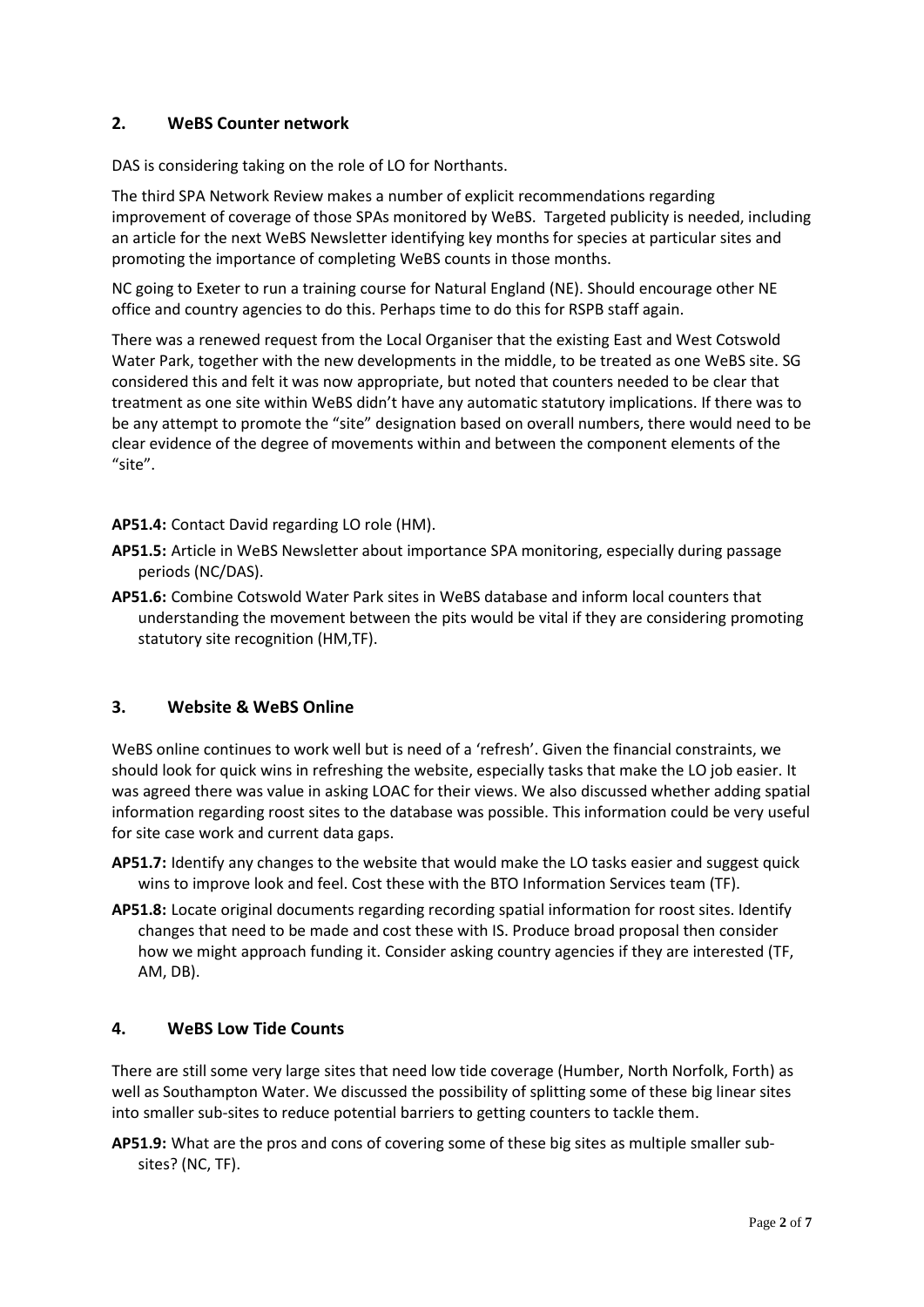**AP51.10:** Prioritise site list and identify those which would need professional coverage in order to proceed (NC).

## **5. 2015/16 Non-Estuarine Waterbird Survey (NEWS)**

Allocation of sectors is going well with 67% high-priority sectors in UK allocated.

Heidi Mellan has worked very hard on NEWS, in addition to her usual role and the SG thanked her for her efforts. Some issues have been identified (e.g. additional habitat codes would be useful; consider adding additional species; adding guidance on what constitutes disturbance) and a feedback document has been created to gather these issues together for consideration for future surveys.

RH noted that coordinated counts of sea ducks had been taking place in the Baltic, and counts from elsewhere in northwest Europe were also welcome. NEWS could provide a significant contribution. RH said data may not be needed until summer 2017 as it was possible additional counts would be undertaken in winter 2016/17.

Funding Country Agencies require stand-alone reports on NEWS promptly.

- **AP51.11:** Produce a timeline for the NEWS analysis and reports, and online reporting and identify what aspects can be written up early (coverage and change) and what may need more time (population estimates). (GA, DB, TF).
- **AP51.12:** Chase the core counts that will be needed for the NEWS report (HM, TF).

## **6. Annual Reporting**

The Group discussed the plans for the annual report for 2014/15 and TF presented the flat plan and artwork. AM mentioned that Lawrence Way (JNCC) is keen to find a way to implement recommendations from the Méndez et al. (2015) stratification paper; it would be good to expand on the implications of this paper in the report. Other reports to highlight: *Birds of Conservation Concern* 4 and *Status of Waterbird populations in the East Atlantic Flyway*. For the country focus, Finland is interesting due to distribution shifts being most noticeable. Possible species for focus: Kingfisher, Crane, suites of species such as scarce wintering waders (Whimbrel, Greenshank, Spotted Redshank, Ruff), grebes, (Slavonian Grebe, Red-necked Grebe), gulls and terns; BOCC4 red-listed species.

**AP51.13:** Topics identified for the 2017 report include: for country focus somewhere south along the flyway - Senegal or Gambia perhaps; wet grassland; divers, Golden Plover. (TF).

## **7. WeBS Alerts**

The production of updated WeBS Alerts had been deferred from 2015/16 and the SG agreed that these will not be produced in 2016/17 either in the continued absence of funding.

#### **8. Population Estimates**

Production of UK waterbird population estimates had been deferred from 2015/16 and it was agreed that these should be produced in 2016/17. They will be needed for the next UK report under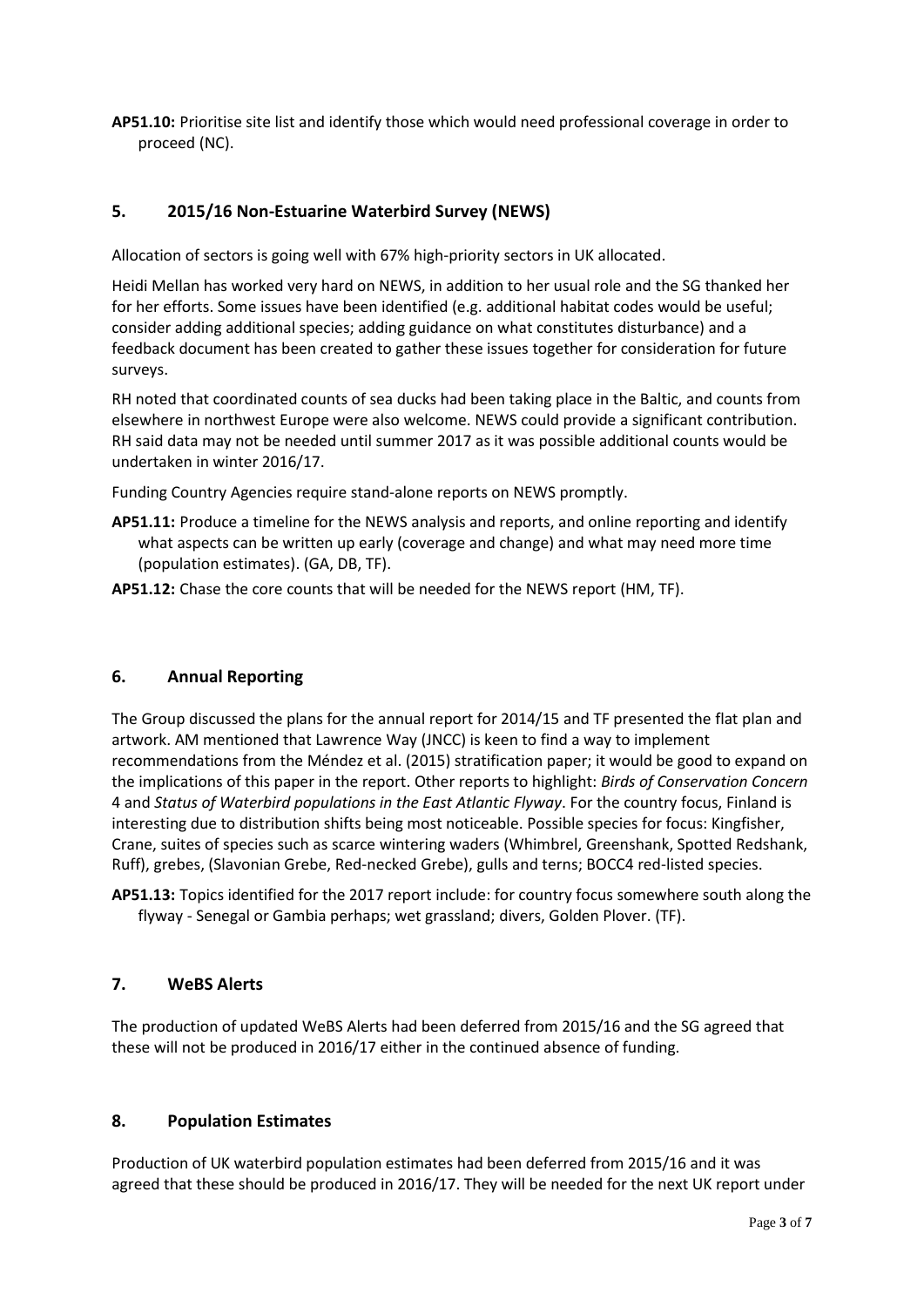Article 12 of the Birds Directive as well as for a wide range of other uses. NEWS data will make an important input, although there is no updated gull roost data. The SG agreed to keep the population estimate work apart from the next assessment from the Avian Population Estimates Panel (APEP), but close enough that they can be used in APEP 4. The next APEP anticipated to be for 2017/18 (to fit into the Article 12 timeline) if resources allow.

**AP51.14:** Add to work plan for 2016/17 and incorporate NEWS data (essential) alongside consideration of the findings of the Méndez *et al.* paper and the potential for Bird Atlas 2007-11 to provide context around the estimates. (TF, DB, AM).

## **9. WeBS newsletter**

Suggestions included outcomes of AEWA MOP5 (DAS and WWT); IWC 50<sup>th</sup> Anniversary; third SPA Network Review Swan Census results; Pochard sex ratio; Golden Plover; site focus Steart? and Rivers/linear sites.

**AP51.15:** Further ideas for the newsletter to be sent to NC (ALL).

#### **10. WeBS Data Requests & associated allocation**

Data requests continue to go well. We should aim to maintain surplus at a similar level.

**AP51.16:** Check which financial year the previously agreed contribution for NEWS was in (AM, DB). **AP51.17:** Think about small incremental increase in data request charges (TF, NC).

#### **11. Progress with On-going WeBS Sub-projects**

**Stratification:** the paper on stratification was published (Méndez et al. 2015).

**AP51.18:** Add recommendations from Méndez et al. to WeBS developments list (TF).

**Historic Waterbird data:** TF presented an overview of the task and reported how much had been done and what tasks are still left to do. TF estimates one year full-time work, or two-three years volunteer effort. Inputting is the final stage of the job and we may be able to use volunteers for that; SW – RSPB volunteers may be able to assist. The group suggested there was scope for using some of the data surplus to employ someone part-time to resource the bottle-neck to sorting and checking data.

**AP51.19:** Put together some costings based on 2.5 days per week for a year to make progress on digitising historic IWC data (TF).

**Methods review:** CH will hand back to BTO for completion.

**AP51.20:** Send the most recent draft of the methods review to BTO (CH).

**AP51.21:** BTO to consider how to complete the methods review paper (TF, DB, AM).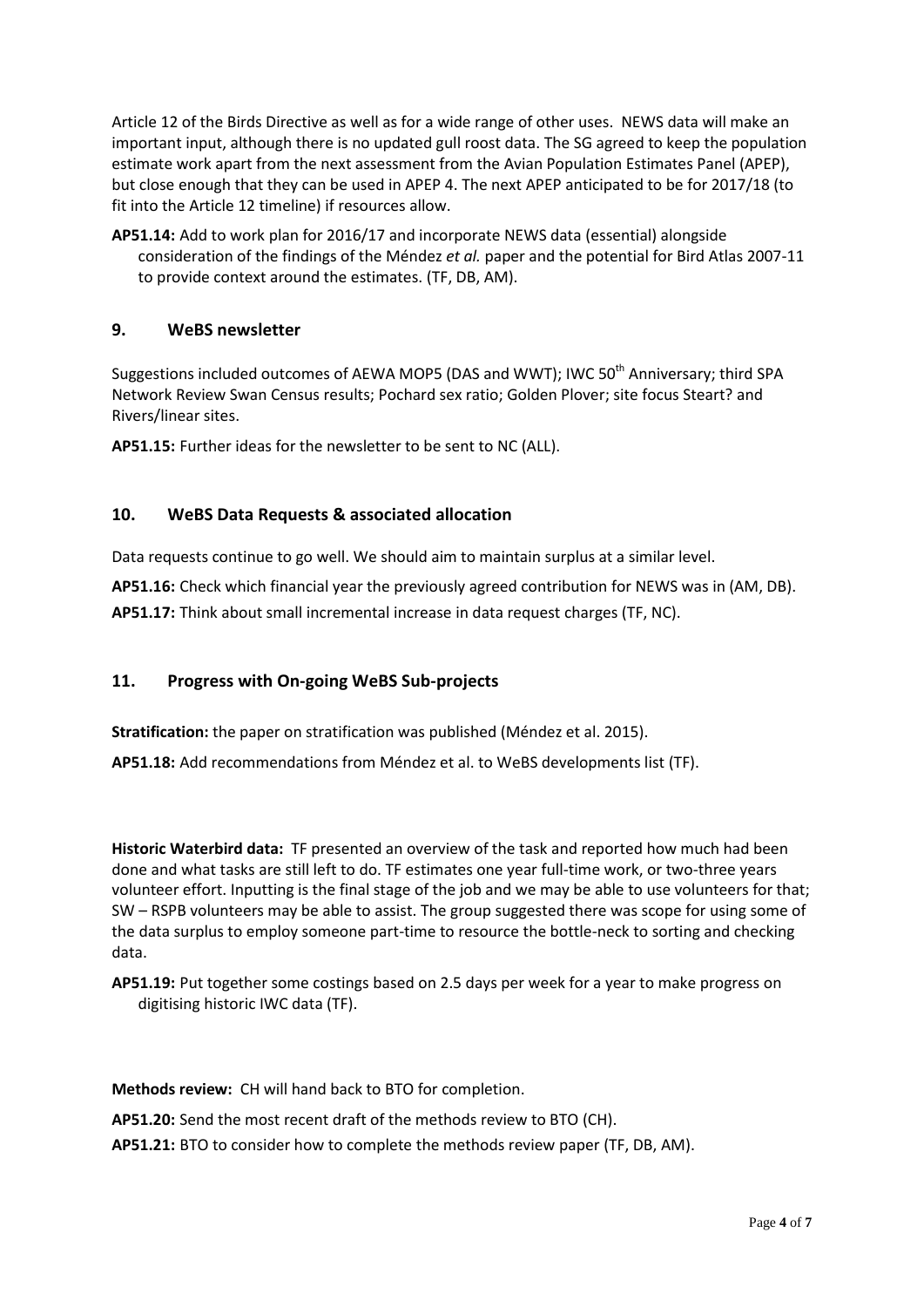**Arctic Indicator:** Drafting work, with Dutch co-authors, on the arctic indicators, was nearly complete.

**AP51.22:** Chas Holt to liaise with co-authors and submit Arctic Indicator paper (CH).

**Protected Sites :** this paper still needs some work to bring it in line with original concept. DAS offered to redraft introduction to provide a clearer view of the aims of the paper.

**AP51.23:** TF and Kathryn Ross to meet with DAS to discuss Protected Sites paper (TF, KR, DAS).

**International Golden Plovers census:** DB reported slow progress in gathering data from other countries. RH suggested we ask the IWC coordinator to help chase data.

**AP51.24:** Write a note on Golden Plover project for IWC newsletter and produce map of countries that have not yet submitted data (TF, DB).

**Sierra Leone:** €2000 has been given to the project from WeBS data request surplus in 2015/16. RH presented a proposal for continued support by WeBS of counts in Sierra Leone by developing a relationship with staff from Conservation Society of Sierra Leone (CSSL) as part of an AEWMP twinning initiative. This could include remote support and advice by WeBS partners coordinated by the WeBS Secretariat and further contributions from data surplus money (in years where resources are adequate) towards costs of annual counts at key sites and ~three-yearly AEWMP censuses.

#### **12. WeBS Agreement**

The WeBS Agreement is part of the wider JNCC-BTO Partnership which is being continued for a further year. The Partners will be making the same financial contribution for the next financial year.

**AP51.25:** Update on continuation of the WeBS Agreement as more information becomes available (AM).

#### **13. Recent Publications**

Méndez, V., Austin, G.E., Musgrove, A.J., Ross-Smith, V.H., Hearn, R., Stroud, D.A., Wotton, S.R. & Holt, C.A. (2015). Use of environmental stratification to derive non-breeding population estimates of dispersed waterbirds in Great Britain. *Journal for Nature Conservation* 28: 56-66. doi:10.1016/j.jnc.2015.09.001

#### **14. Conferences / Meetings**

Upcoming conferences and meetings include:

African-Eurasian Waterbird Monitoring Partnership Strategic Working Group (AEWMP SWG) – 18-19 February 2016, The Netherlands Pan-African Ornithological Conference – 17-21 October 2016, Senegal EBCC Bird Numbers Conference – 5-9 September 2016, Germany IWC coordinators workshop – 10 September 2016, Germany International Wader Study Group – 9-12 September 2016, Ireland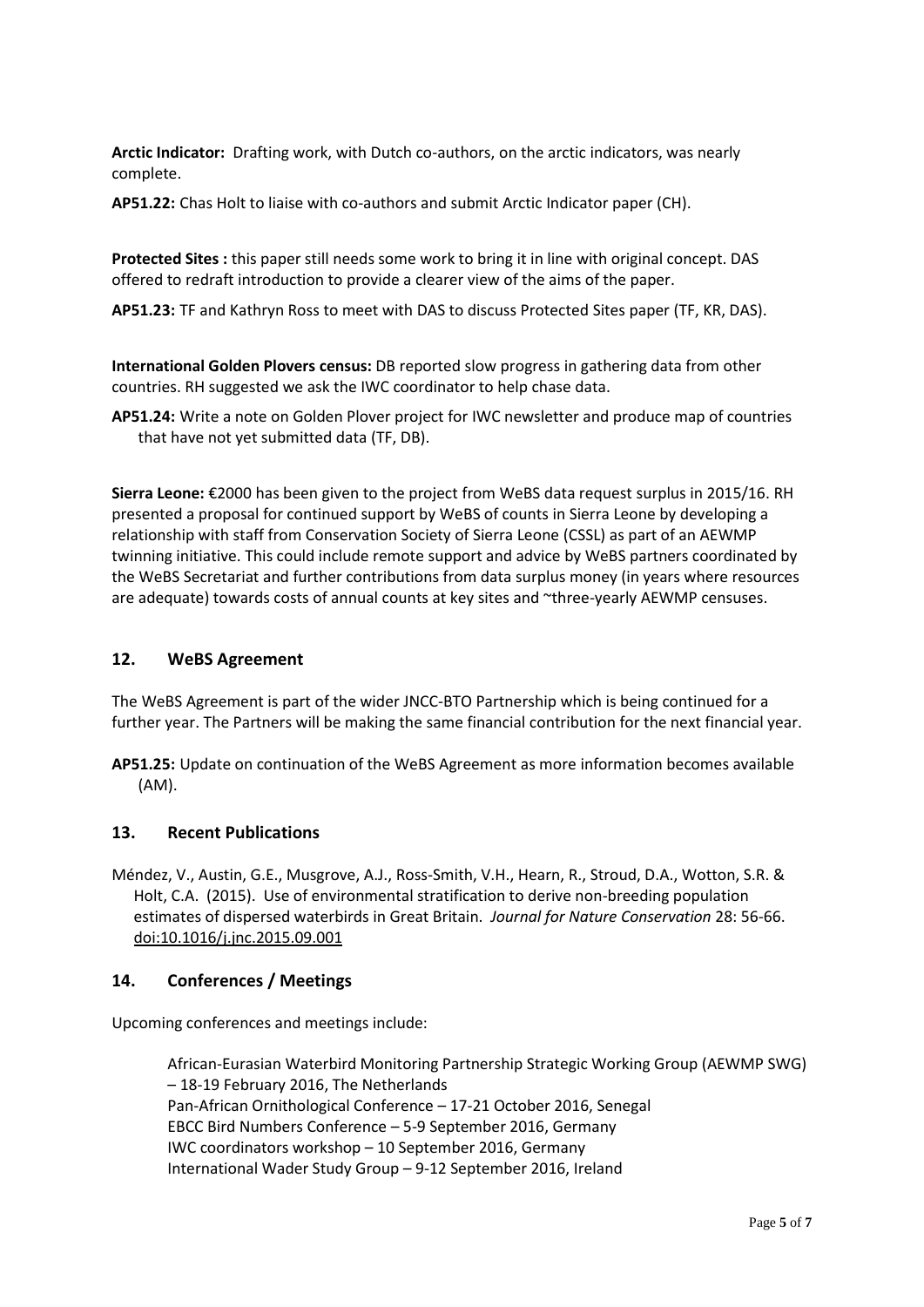Pan-European Duck Symposium – Spring 2018, Scotland

### **15. 70th Anniversary**

We had a discussion about the  $70<sup>th</sup>$  anniversary of WeBS in 2017 and TF presented a paper of ideas of ways to celebrate the occasion. Other suggestions include:

- Infographics most counted sites, species most recorded, habitat changes
- Overview papers
- Distribution of stubble, potatoes (geese foraging)
- Historic material
- 70 year information pack
- Media pack for 70 years
- Regional conferences
- Data on binoculars, fieldguides improved ID of ducks
- Organisational memory project any merit in producing an index of what we've done, major milestones

**AP51.26:** DB and TF to produce a plan of what can be achieved.

## **16. Update on AEWA (including 50th anniversary of International Waterbird Census)**

**AP51.27:** Press release to send out to celebrate 50 years of IWC in mid-January (TF).

AEWA has urged the establishment of a fund to support waterbird monitoring at its recent MOP6<sup>1</sup> – Parties are encouraged to make voluntary contributions towards support of IWC development operations. This fund will be administered by the partnership. IWC are using the whole year used to promote 50<sup>th</sup> anniversary of IWC.

Review CSN tool – available online for comments.

Develop better colonial waterbirds monitoring (Szabolcs Nagy keen to develop this further).

## **AOB**

1

**Data Request Surplus:** We decided we could spend a larger sum at the end of the current agreement period to usefully support WeBS development. We felt this could fall roughly as follows:

- NEWS additional contribution of £10K (hoped that this would suffice alongside the agencies)
- Historic data at least £10K towards this, but also noted that Defra had made a challenge to open up 1,000 datasets by June and DAS would look into whether there was any funding behind this; moreover, NBN had previously been able to distribute some money from Cabinet Office around mobilisation of old records.

<sup>&</sup>lt;sup>1</sup> [http://www.unep-aewa.org/sites/default/files/document/aewa\\_mop6\\_res3\\_mw\\_monitoring\\_en.docx](http://www.unep-aewa.org/sites/default/files/document/aewa_mop6_res3_mw_monitoring_en.docx)